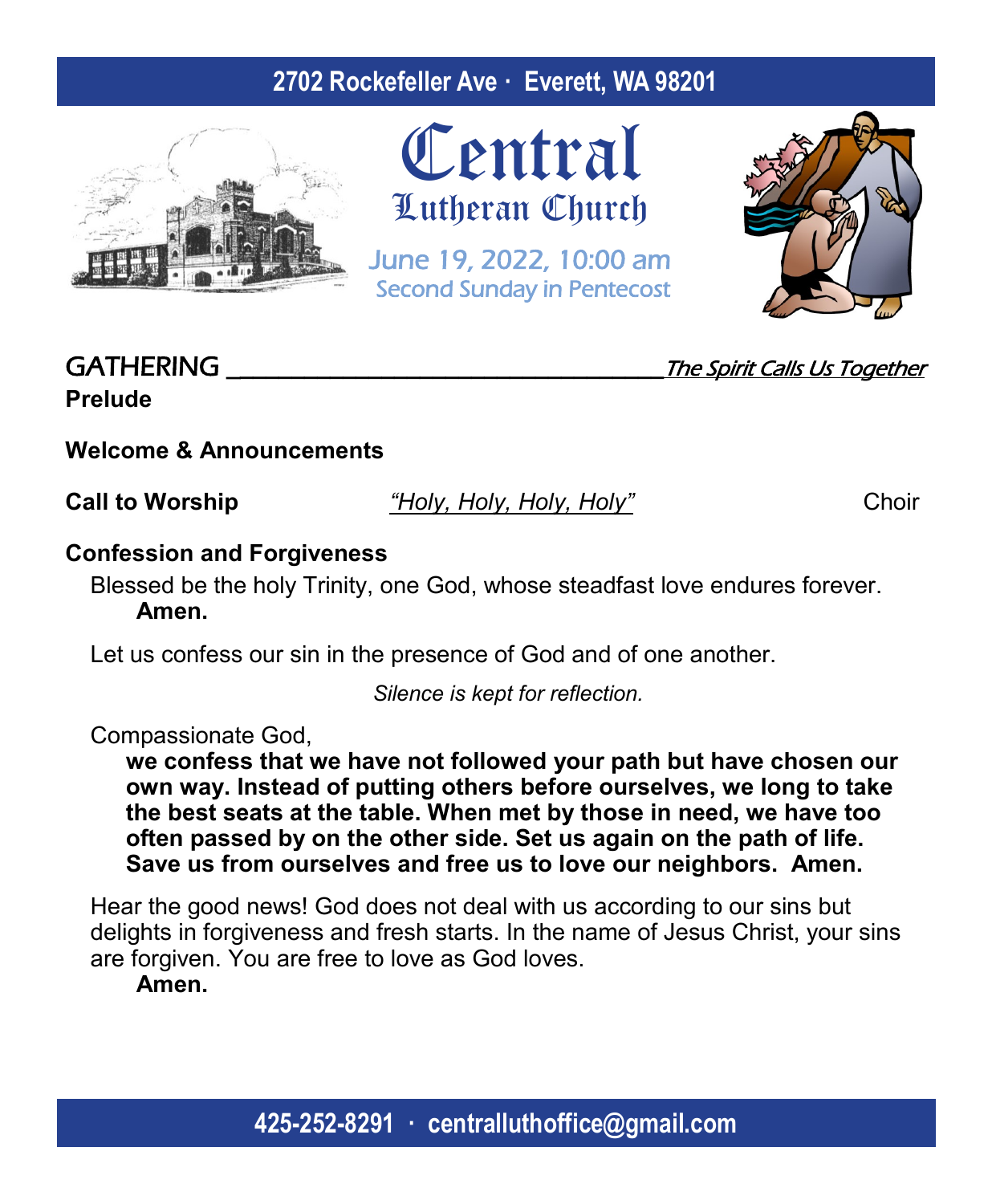**Opening Hymn** *"Rise, Shine, You People!"*ELW 665

Rise, shine, you people! Christ the Lord has entered our human story; God in him is centered. He comes to us, by death and sin surrounded, with grace unbounded.

See how he sends the pow'rs of evil reeling; he brings us freedom, light and life and healing. All men and women, who by guilt are driven, now are forgiven.

Come, celebrate; your banners high unfurling, your songs and prayers against the darkness hurling. To all the world go out and tell the story of Jesus' glory.

Tell how the Father sent the Son to save us. Tell of the Son, who life and freedom gave us. Tell how the Spirit calls from ev'ry nation God's new creation. Text: Ronald A. Klug, b. 1939, alt. Text © 1974 Augsburg Publishing House, admin. Augsburg Fortress.

### **Greeting**

The grace of our Lord Jesus Christ, the love of God, and the fellowship of the Holy Spirit be with you all.

**And also with you.**

**Kyrie** ELW pp. 147-148

In peace, let us pray to the Lord. **Lord, have mercy.**

For the peace from above, and for our salvation, let us pray to the Lord. **Lord, have mercy.**

For the peace of the whole world, for the well-being of the Church of God, and for the unity of all, let us pray to the Lord.

### **Lord, have mercy.**

For this holy house, and for all who offer here their worship and praise, let us pray to the Lord.

# **Lord, have mercy.**

Help, save, comfort, and defend us, gracious Lord.

### **Amen.**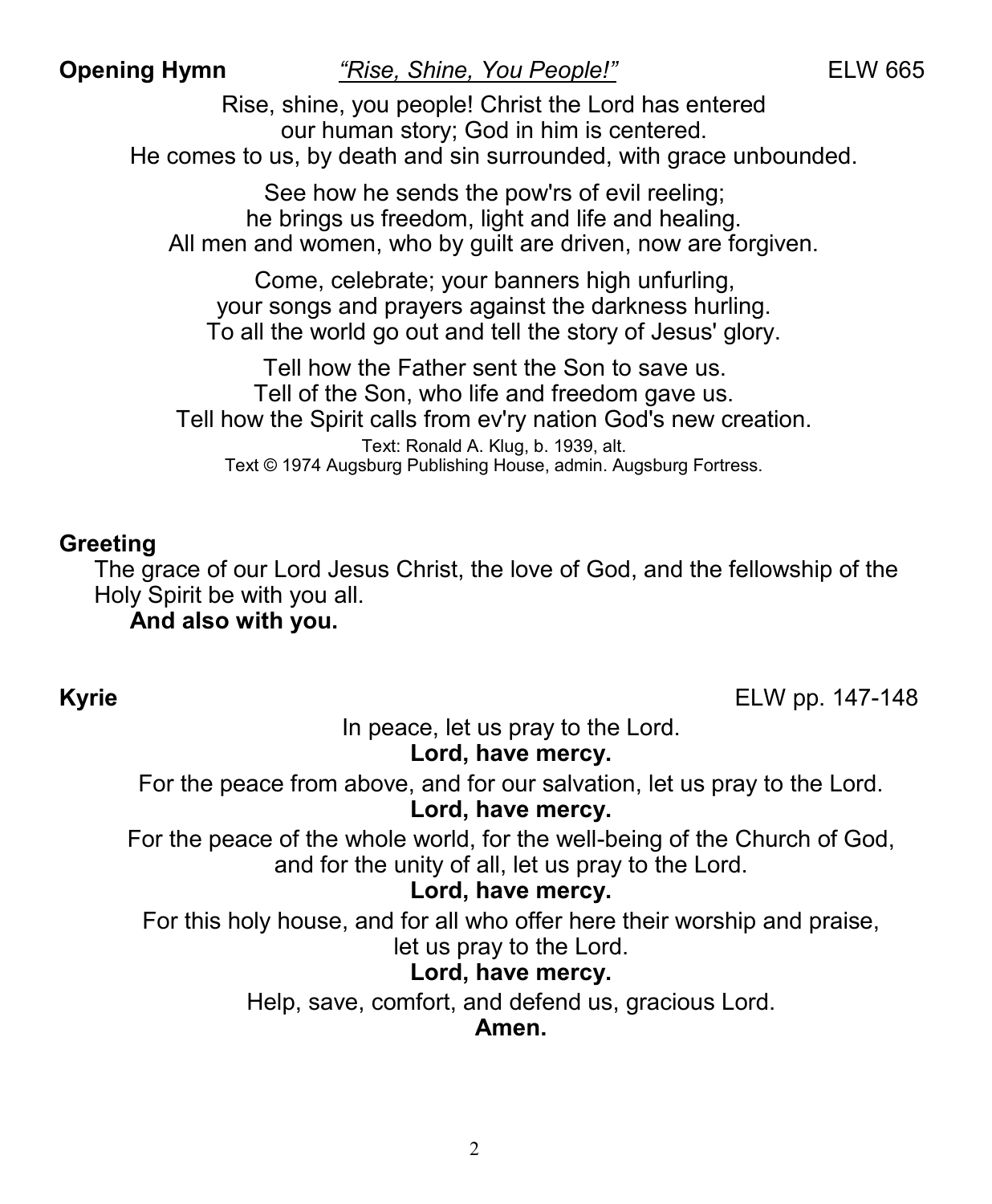This is the feast of victory for our God. Alleluia.

**Worthy is Christ, the Lamb who was slain, whose blood set us free to be people of God. Power and riches and wisdom and strength, and honor and blessing and glory are his. This is the feast of victory for our God. Alleluia.**

**Sing with all the people of God and join in the hymn of all creation: Blessing and honor and glory and might be to God and the Lamb forever. Amen. This is the feast of victory for our God, for the Lamb who was slain has begun his reign. Alleluia. Alleluia.**

# **Prayer of the Day**

WORD \_\_\_\_\_\_\_\_\_\_\_\_\_\_\_\_\_\_\_\_God speaks to us in scripture reading, preaching, and song.

**Psalm** Psalm 22:19-24

But you, O LORD, do not be far away!

**O my help, come quickly to my aid!**

Deliver my soul from the sword,

**my life from the power of the dog!**

Save me from the mouth of the lion!

**From the horns of the wild oxen you have rescued me.**

I will tell of your name to my brothers and sisters;

**in the midst of the congregation I will praise you:**

You who fear the LORD, praise him! All you offspring of Jacob, glorify him;

**stand in awe of him, all you offspring of Israel!**

For he did not despise or abhor the affliction of the afflicted; he did not hide his face from me,

**but heard when I cried to him.**

### **Second Reading**  Galatians 3:23-29

Now before faith came, we were imprisoned and guarded under the law until faith would be revealed. <sup>24</sup>Therefore the law was our disciplinarian until Christ came, so that we might be justified by faith.  $25$ But now that faith has come, we are no longer subject to a disciplinarian, <sup>26</sup>for in Christ Jesus you are all children of God through faith.  $27$ As many of you as were baptized into Christ have clothed yourselves with Christ.  $28$ There is no longer Jew or Greek, there is no longer slave or free, there is no longer male and female; for all of you are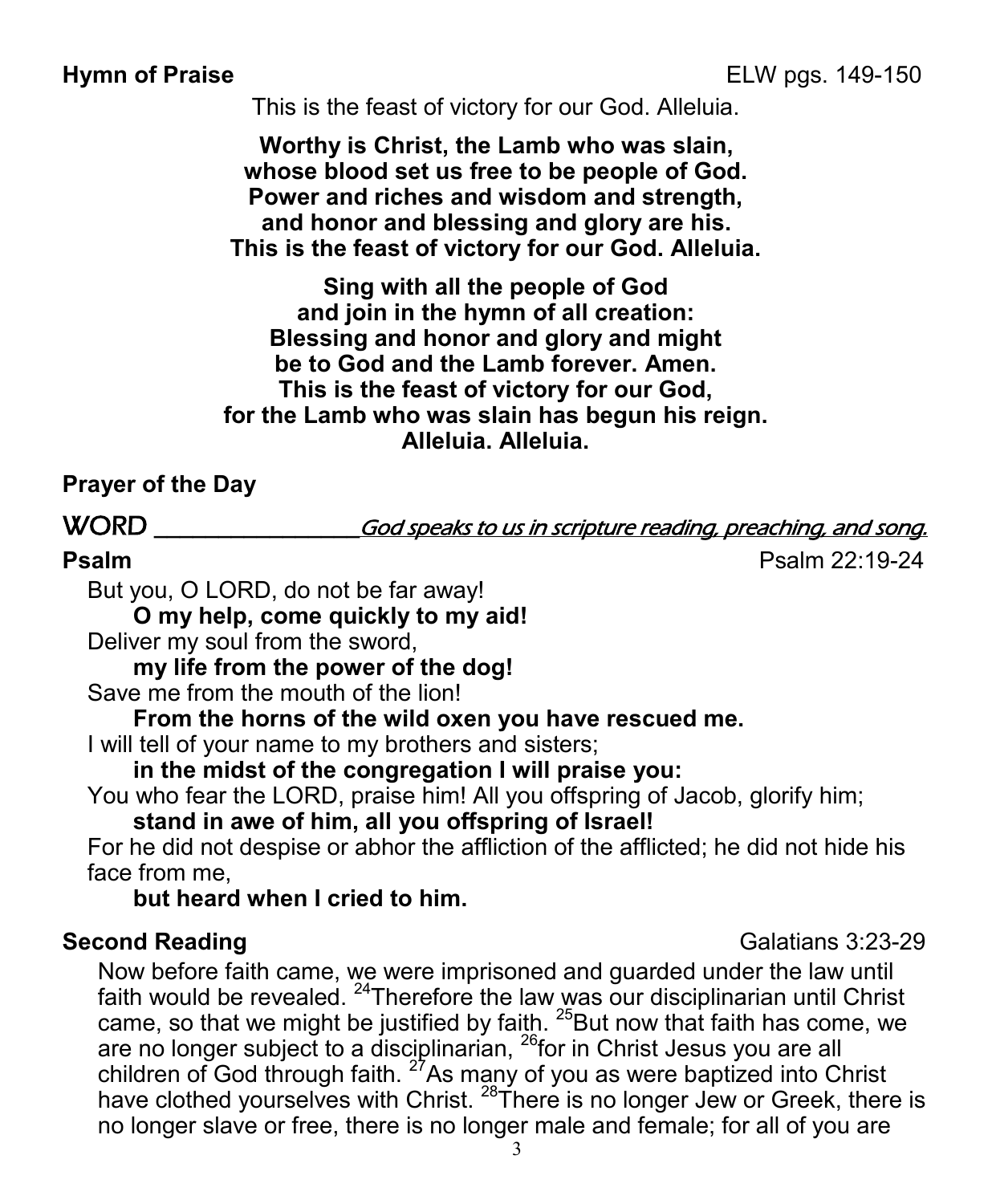one in Christ Jesus. <sup>29</sup>And if you belong to Christ, then you are Abraham's offspring, heirs according to the promise.

Word of God, word of life. **Thanks be to God.**

### **Gospel Acclamation** ELW p. 151

Alleluia. Lord, to whom shall we go? You have the words of eternal life. Alleluia.

The Gospel according to St. Luke, the 8<sup>th</sup> chapter. **Glory to you, O Lord.** 

# **Gospel Reading** Luke 8:26-39

Then [Jesus and his disciples] arrived at the country of the Gerasenes, which is opposite Galilee.  $27$ As he stepped out on land, a man of the city who had demons met him. For a long time he had worn no clothes, and he did not live in a house but in the tombs. <sup>28</sup>When he saw Jesus, he fell down before him and shouted at the top of his voice, "What have you to do with me, Jesus, Son of the Most High God? I beg you, do not torment me"—<sup>29</sup>for Jesus had commanded the unclean spirit to come out of the man. (For many times it had seized him; he was kept under guard and bound with chains and shackles, but he would break the bonds and be driven by the demon into the wilds.)  $30$  Jesus then asked him, "What is your name?" He said, "Legion"; for many demons had entered him. <sup>31</sup>They begged him not to order them to go back into the abyss.

 $32$ Now there on the hillside a large herd of swine was feeding; and the demons begged Jesus to let them enter these. So he gave them permission.  $33$ Then the demons came out of the man and entered the swine, and the herd rushed down the steep bank into the lake and was drowned.

<sup>34</sup>When the swineherds saw what had happened, they ran off and told it in the city and in the country.  $35$ Then people came out to see what had happened, and when they came to Jesus, they found the man from whom the demons had gone sitting at the feet of Jesus, clothed and in his right mind. And they were afraid. <sup>36</sup>Those who had seen it told them how the one who had been possessed by demons had been healed. <sup>37</sup>Then all the people of the surrounding country of the Gerasenes asked Jesus to leave them; for they were seized with great fear. So he got into the boat and returned. <sup>38</sup>The man from whom the demons had gone begged that he might be with him; but Jesus sent him away, saying, <sup>39</sup>"Return to your home, and declare how much God has done for you." So he went away, proclaiming throughout the city how much Jesus had done for him.

The Gospel of the Lord **Thanks be to God**

**Sermon Pastor Jim Killough**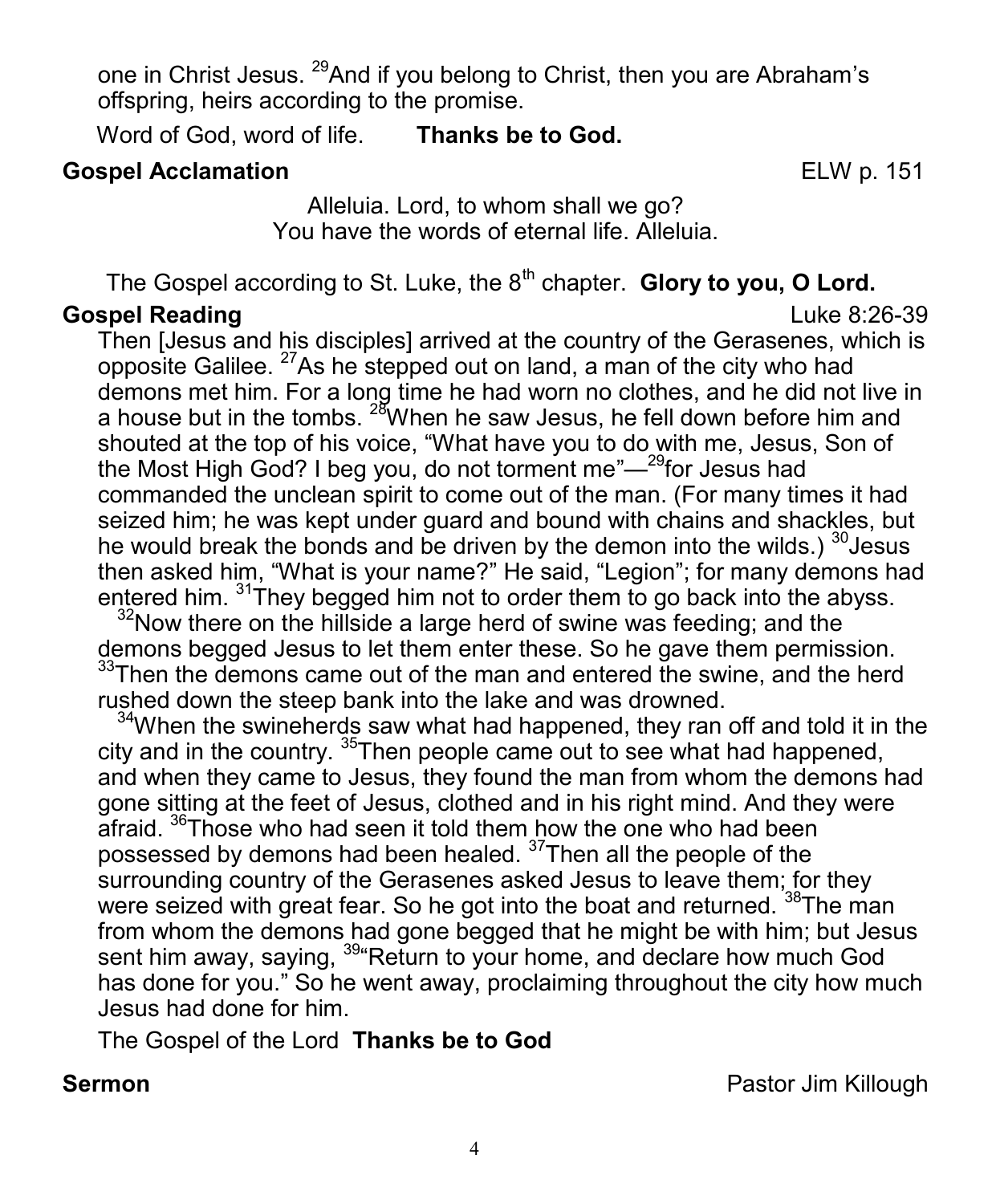# **Hymn of the Day** "*Praise the One Who Breaks the Darkness"* ELW 843

Praise the One who breaks the darkness with a liberating light; praise the One who frees the pris'ners, turning blindness into sight. Praise the One who preached the gospel, healing ev'ry dread disease, calming storms and feeding thousands with the very bread of peace.

Praise the One who blessed the children with a strong yet gentle word; praise the One who drove out demons with a piercing, two-edged sword. Praise the One who brings cool water to the desert's burning sand; from this well comes living water quenching thirst in ev'ry land.

Praise the one true love incarnate: Christ, who suffered in our place; Jesus died and rose for many that we may know God by grace. Let us sing for joy and gladness, seeing what our God has done. Praise the one redeeming glory; praise the One who makes us one.

Text: Rusty Edwards, b. 1955 **Text © 1987 Hope Publishing Company, Carol Stream, IL 60188. All rights reserved. Used by permission.**

#### Affirmation of Faith Apostles' Creed

I believe in God, the Father almighty, creator of heaven and earth.

I believe in Jesus Christ, God's only Son, our Lord, who was conceived by the Holy Spirit, born of the virgin Mary, suffered under Pontius Pilate, was crucified, died, and was buried; he descended to the dead. On the third day he rose again; he ascended into heaven, he is seated at the right hand of the Father, and he will come to judge the living and the dead.

I believe in the Holy Spirit, the holy catholic church, the communion of saints, the forgiveness of sins, the resurrection of the body, and the life everlasting. Amen.

#### **The Prayers of the People**

*As petitions conclude: "God of grace," please respond "***hear our prayer**."

#### **Sharing of God's Peace**

The peace of Christ be with you always. **And also with you.**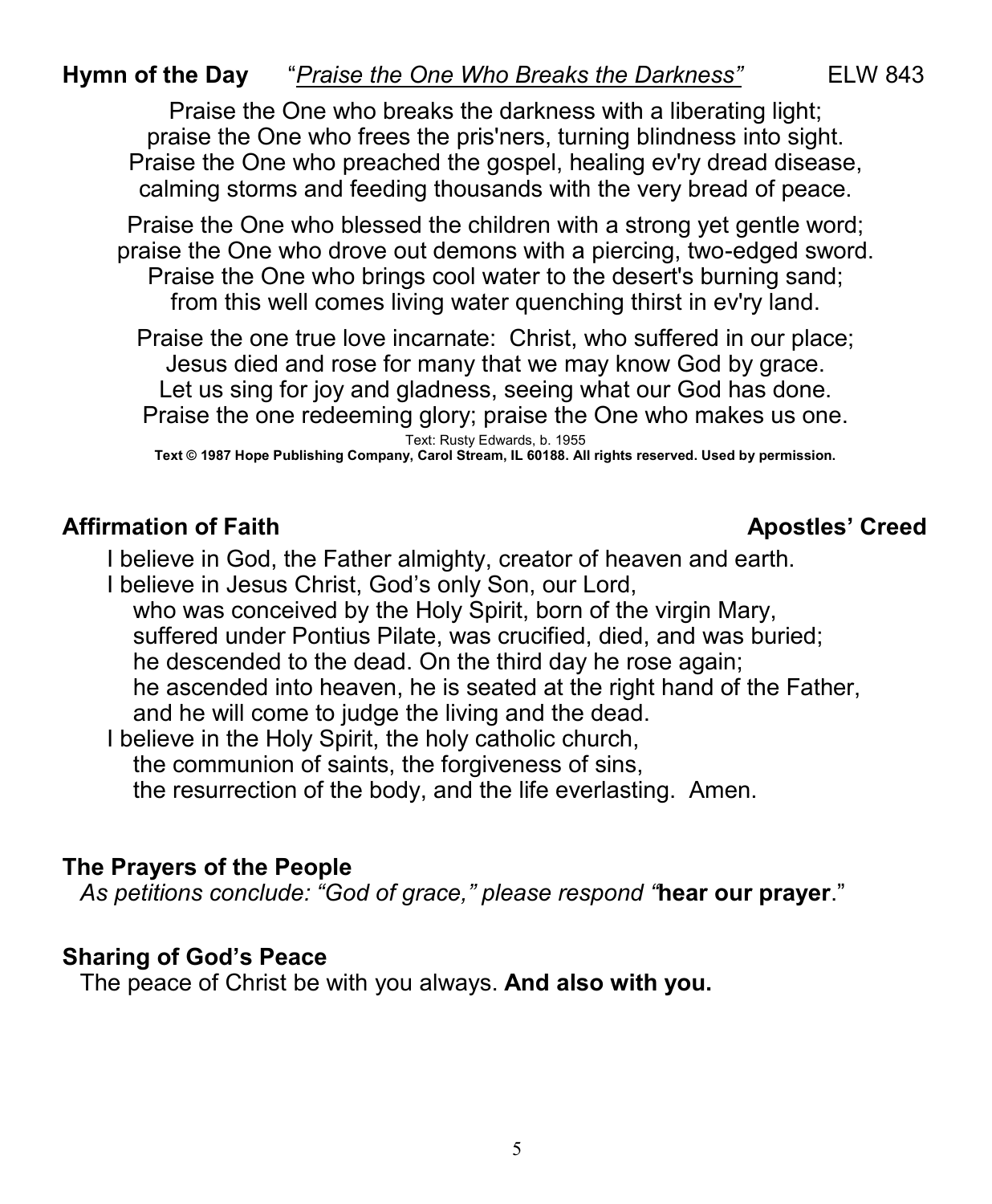# **Offering & Offering Prayer**

### **Great Thanksgiving**  ELW pp. 152-153

*The Lord be with you. And also with you. Lift up your hearts. We lift them to the Lord. Let us give thanks to the Lord our God. It is right to give our thanks and praise.*

*It is indeed right….and join their unending hymn.*

#### *Holy, holy, holy Lord, Lord God of pow'r and might: Heav'n and earth are full of your glory. Hosanna in the highest. Blessed is he who comes in the name of the Lord. Hosanna in the highest.*

### **Words of Institution**

### **Lord's Prayer**

Our Father, who art in heaven, hallowed be thy name, thy kingdom come, thy will be done, on earth as it is in heaven. Give us this day our daily bread; and forgive us our trespasses, as we forgive those who trespass against us; and lead us not into temptation, but deliver us from evil. For thine is the kingdom, and the power, and the glory, forever and ever. Amen.

### **Communion**

**Communion Hymn** "*Let Us Break Bread Together"* ELW 471

Let us break bread together on our knees; let us break bread together on our knees.

*(Refrain:)* When I fall on my knees, with my face to the rising sun, O Lord, have mercy on me.

Let us drink wine together on our knees; let us drink wine together on our knees. (*Refrain)*

Let us praise God together on our knees; let us praise God together on our knees. (*Refrain)* Text: African American spiritual

# **Communion Blessing & Post-Communion Prayer**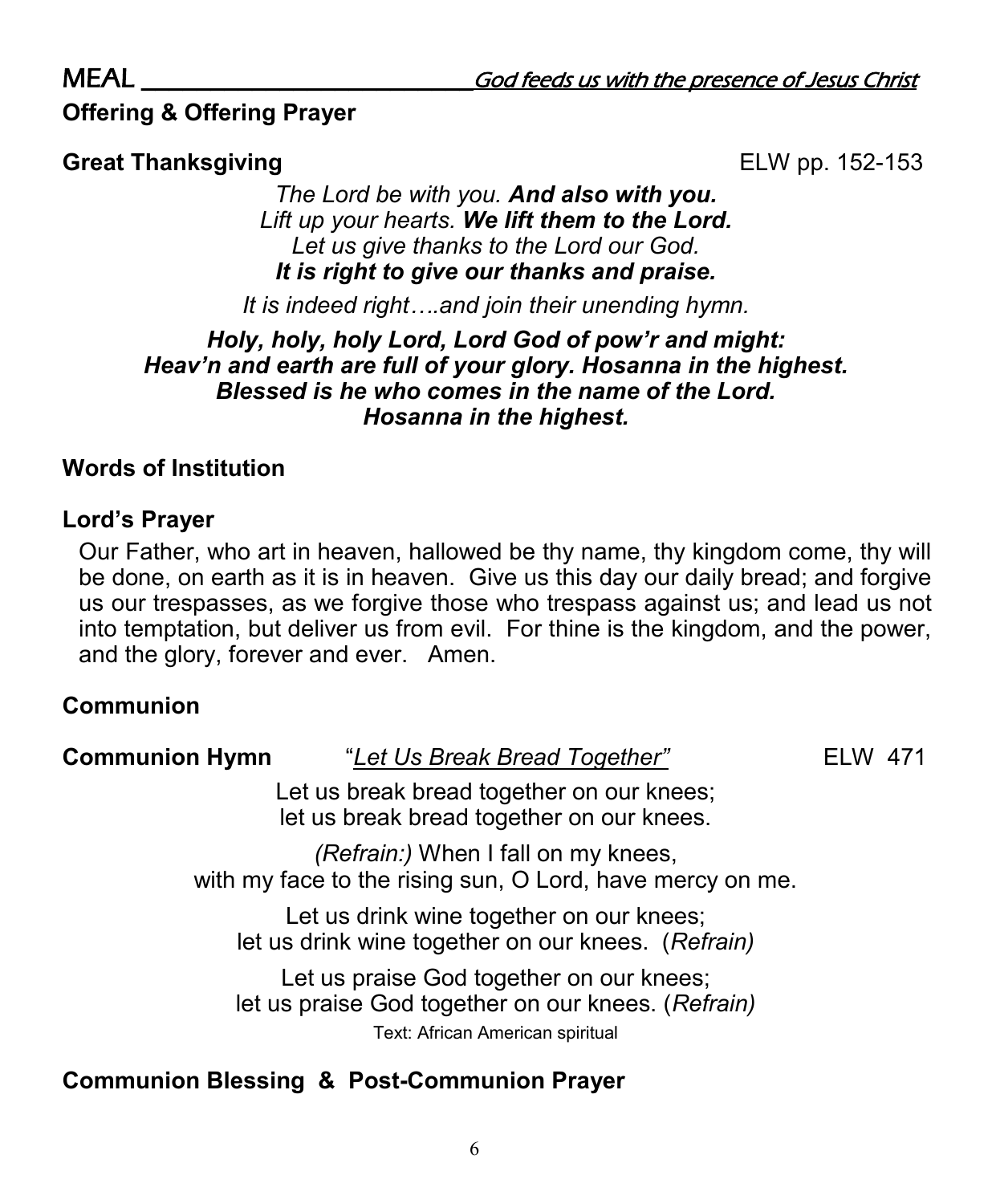| <b>SENDING</b>                                                                                                                                                   | God blesses us and sends us in mission to the world.                                                                                                                  |                |
|------------------------------------------------------------------------------------------------------------------------------------------------------------------|-----------------------------------------------------------------------------------------------------------------------------------------------------------------------|----------------|
| <b>Blessing</b>                                                                                                                                                  |                                                                                                                                                                       |                |
| <b>Sending Song</b>                                                                                                                                              | "We Are Called"                                                                                                                                                       | <b>ELW 720</b> |
|                                                                                                                                                                  | Come! Live in the light! Shine with the joy and the love of the Lord!<br>We are called to be light for the kingdom,<br>to live in the freedom of the city of God      |                |
| (Refrain:) We are called to act with justice, we are called to love tenderly;<br>we are called to serve one another, to walk humbly with God                     |                                                                                                                                                                       |                |
| Come! Open your heart! Show your mercy to all those in fear!<br>We are called to be hoped for the hopeless<br>so hatred and blindness will be no more. (Refrain) |                                                                                                                                                                       |                |
|                                                                                                                                                                  | Sing! Sing a new song! Sing of great day when all will be one!<br>God will reign, and we'll walk with each other<br>as sisters and brothers united in love. (Refrain) |                |
| <b>Dismissal</b><br>Go in peace. Love your neighbor.<br><b>Thanks be to God.</b>                                                                                 |                                                                                                                                                                       |                |

\*\*\*\*\*\*\*\*\*\*\*\*\*\*\*\*\*\*\*\*\*\*\*\*\*\*\*\*\*\*\*\*\*\*\*\*\*\*\*\*\*\*\*\*\*\*\*\*\*\*\*\*\*\*\*\*\*\*\*\*\*

# **Today's Worship Leaders**

**Ushers:** Dave Finstad, Steve Olsen, Dave Watts **Assisting Minister:** Peter Lee **Lector:** Kristi Lee **Organist:** Joan Dirska **Cantor:** Peggy Kurtz **Zoom Master:** Jonathan Todd

Flowers given by the Lee family in celebration of Fathers' Day.

# **Readings for Next Sunday:**

1 Kings 19:15-16, 19-21, Galatians 5:1, 13-15, Luke 9:51-62